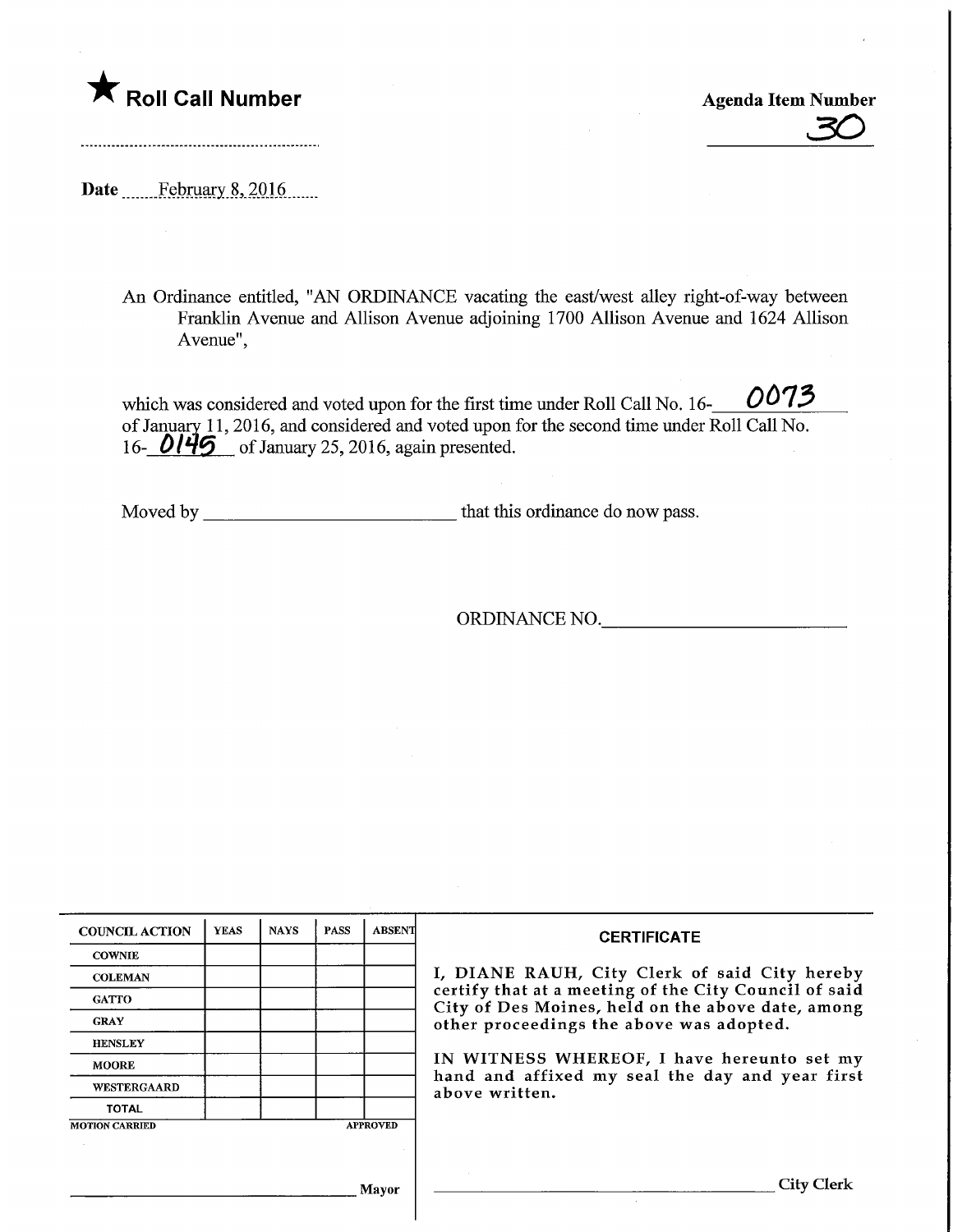**K** Roll Call Number  $16 - 014$ 

Agenda Item N  $\mathcal{Z}$ <sub>mber</sub>  $-38$ 

Date \_\_\_\_\_\_ January 25, 2016

An Ordinance entitled, "AN ORDINANCE vacating the east/west alley right-of-way between Franklin Avenue and Allison Avenue adjoining 1700 Allison Avenue and 1624 Allison Avenue",

which was considered and voted upon under Roll Call No. 16- $0.073$  of January 11, 2016; again presented.

Moved by considered and given second vote  $f$ g passage. that this ordinance be

(Second of three required readings)

| <b>COUNCIL ACTION</b> | <b>YEAS</b> | <b>NAYS</b> | <b>PASS</b> | <b>ABSENT</b>   | <b>CERTIFICATE</b>                                                                                                                                                                                                                                                                                                         |
|-----------------------|-------------|-------------|-------------|-----------------|----------------------------------------------------------------------------------------------------------------------------------------------------------------------------------------------------------------------------------------------------------------------------------------------------------------------------|
| <b>COWNIE</b>         |             |             |             |                 |                                                                                                                                                                                                                                                                                                                            |
| <b>COLEMAN</b>        |             |             |             |                 | I, DIANE RAUH, City Clerk of said City hereby<br>certify that at a meeting of the City Council of said<br>City of Des Moines, held on the above date, among<br>other proceedings the above was adopted.<br>IN WITNESS WHEREOF, I have hereunto set my<br>hand and affixed my seal the day and year first<br>above written. |
| <b>GATTO</b>          | M           |             |             |                 |                                                                                                                                                                                                                                                                                                                            |
| <b>GRAY</b>           |             |             |             |                 |                                                                                                                                                                                                                                                                                                                            |
| <b>HENSLEY</b>        | ✔           |             |             |                 |                                                                                                                                                                                                                                                                                                                            |
| <b>MOORE</b>          | ້           |             |             |                 |                                                                                                                                                                                                                                                                                                                            |
| <b>WESTERGAARD</b>    |             |             |             |                 |                                                                                                                                                                                                                                                                                                                            |
| <b>TOTAL</b>          |             |             |             |                 |                                                                                                                                                                                                                                                                                                                            |
| <b>MOTION CARRIED</b> |             |             |             | <b>APPROVED</b> | Lity Clerk                                                                                                                                                                                                                                                                                                                 |